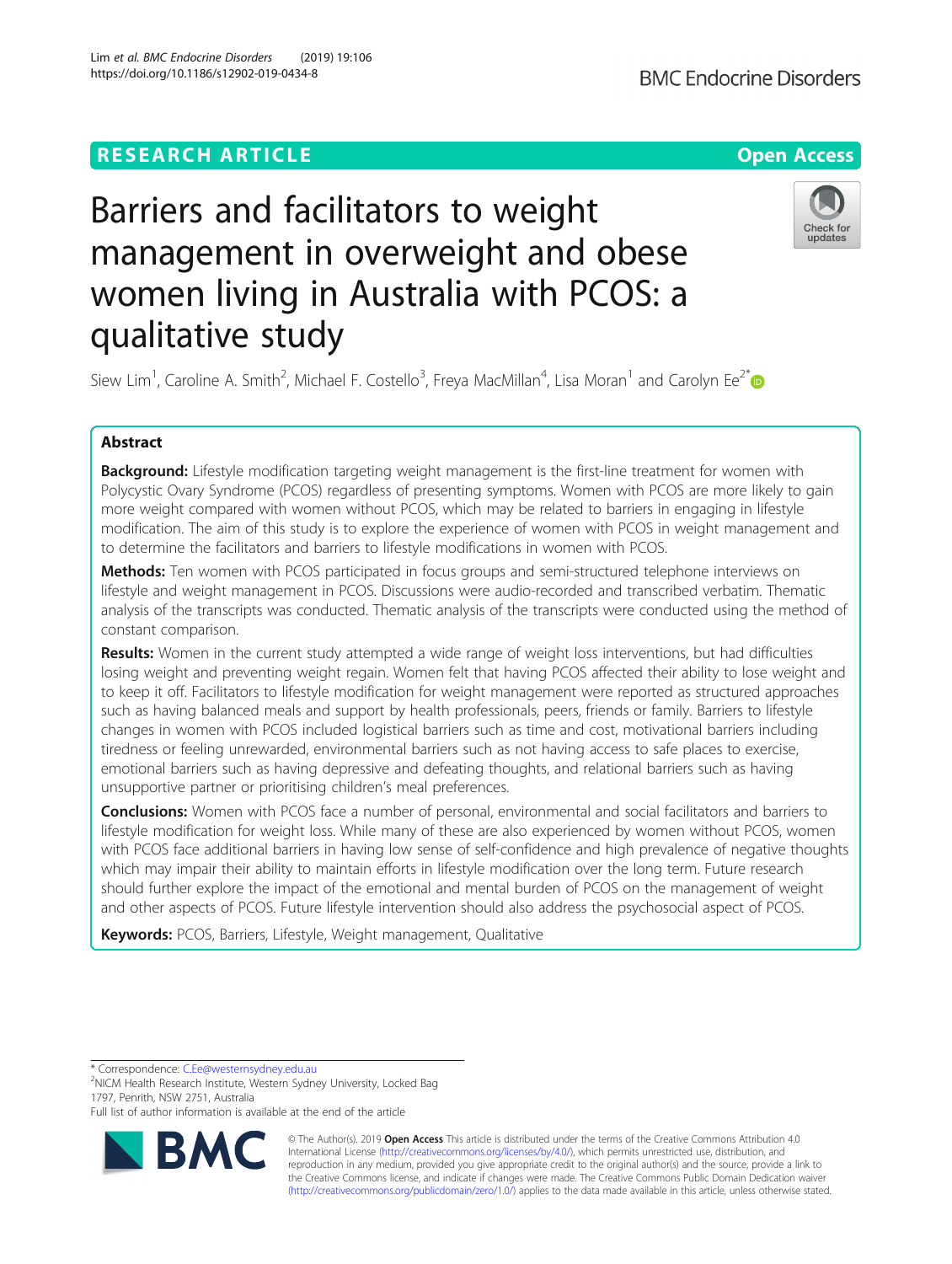# Background

Polycystic Ovary Syndrome (PCOS) is a common endocrine disorder affecting women of reproductive age. About 8–13% of women are diagnosed with PCOS according to the Rotterdam criteria which included hyperandrogenism, oligoor anovulation, or polycystic ovary morphology [\[1,](#page-7-0) [2](#page-7-0)]. Apart from the reproductive features included in the diagnostic criteria, women with PCOS also have a greater prevalence of metabolic disorders such as type 2 diabetes, glucose intolerance and metabolic syndrome [[3](#page-7-0), [4\]](#page-7-0) and psychological co-morbidities including anxiety, depression, body dissatisfaction and lower quality of life [\[5](#page-7-0)–[9](#page-7-0)].

Women with PCOS are more likely to be overweight and obese compared with age-matched controls [[10](#page-7-0)]. Excess weight exacerbates all reproductive and metabolic symptoms of PCOS including clinical and biochemical hyperandrogenism, insulin resistance, glucose intolerance and an atherogenic lipid profile [\[11](#page-7-0)]. Insulin resistance is a key etiological component in PCOS. Insulin resistance and the resulting hyperinsulinemia produces hyperandrogenemia through its effects on the pituitary, liver and ovaries [\[12](#page-7-0)]. Women with PCOS are also at greater risk of weight gain, with a longitudinal study  $(n = 9145)$  showing women with PCOS gaining an excess of 2.6 kg over 10 years compared with women without PCOS [\[13](#page-7-0)]. This is crucial as obesity and weight gain in adulthood is an independent risk factor for chronic diseases including cardiovascular disease, type 2 diabetes and certain types of cancer [\[14](#page-7-0)].

Lifestyle modification has been shown to be effective in improving body weight as well as the metabolic, reproductive and psychological features of PCOS [[15,](#page-7-0) [16](#page-8-0)]. Thus, the International Evidence-Based Guidelines for the Assessment and Management of PCOS suggest lifestyle modification targeting weight management as the first-line treatment for women with PCOS regardless of presenting symptoms [[17\]](#page-8-0). There are no specific diet or exercise recommendations for PCOS [[18\]](#page-8-0), therefore the general lifestyle advice from guidelines for the general population of a balanced diet and accumulating 150 to 300 min of moderate intensity exercise weekly applies [[17\]](#page-8-0). In clinical practice, dietary and physical activity goals are tailored to the individual, taking into account weight loss or weight gain prevention goals, medical history, weight history and patient preferences.

Although women with PCOS are more likely to gain more weight compared with women without PCOS, intervention studies have shown that women with or without PCOS are able to lose the same amount of weight when provided with the same support [[13,](#page-7-0) [19](#page-8-0)]. Women with and without PCOS also had similar resting metabolic rate [[20\]](#page-8-0), suggesting that PCOS does not confer a metabolic disadvantage to weight loss. On the other hand, surveys of usual dietary intakes found that women with PCOS consume an additional 250 KJ per day compared with women without PCOS [[21\]](#page-8-0). Women with PCOS are also more sedentary and less active, with an additional half-hour of sedentary time per day and less likely to be physically active (48% vs 64% being physically active) compared with those without PCOS [\[21](#page-8-0), [22](#page-8-0)]. These small differences in dietary intake and physical activity between women with and without PCOS could account for the greater weight gain in women with PCOS [[13\]](#page-7-0). The reasons for the slightly lower engagement of these lifestyle behaviours in women with PCOS is unclear. On the other hand, it is observed that even within a well-supported program such as lifestyle intervention in RCTs, women with PCOS had a high risk of dropping out, suggesting significant barriers in engaging in lifestyle modification [\[15](#page-7-0)]. Considering the key role of lifestyle intervention in the management of PCOS and the difficulty in engaging women with PCOS in lifestyle modification, a better understanding of the perceived facilitators and barriers to lifestyle modification for weight management in women with PCOS is urgently needed.

There have been few qualitative studies conducted in women with PCOS on lifestyle management. As a result, little is known about their experiences in weight management. Past qualitative studies in women with PCOS have focused on experiences on the diagnosis and overall management of PCOS, which yielded valuable insights on the unmet needs of this group in these aspects of their care  $[23, 24]$  $[23, 24]$  $[23, 24]$  $[23, 24]$  $[23, 24]$ . However, the experiences of women with PCOS in weight management and lifestyle modification have not been studied. Therefore the aim of this study is to explore the experience of women with PCOS in weight management and to determine the facilitators and barriers to lifestyle modifications in women with PCOS. This investigation is part of a larger qualitative study that assessed the feasibility and acceptability of a method for an RCT on acupuncture and lifestyle for weight management in women with PCOS [[25\]](#page-8-0).

# Methods

# Study design

Our study methods have been previously described [\[25](#page-8-0)]. We conducted focus groups and semi-structured telephone interviews (offered to women through phone who were unable to attend the focus groups). This study was approved by the Western Sydney Human Research Ethics Committee (H11935/28 Nov 2016). All participants provided written informed consent. If participants provided a telephone interview, the signed consent form was emailed to researchers.

# Participants

Recruitment commenced in December 2016 and was completed in March 2017. Women with PCOS were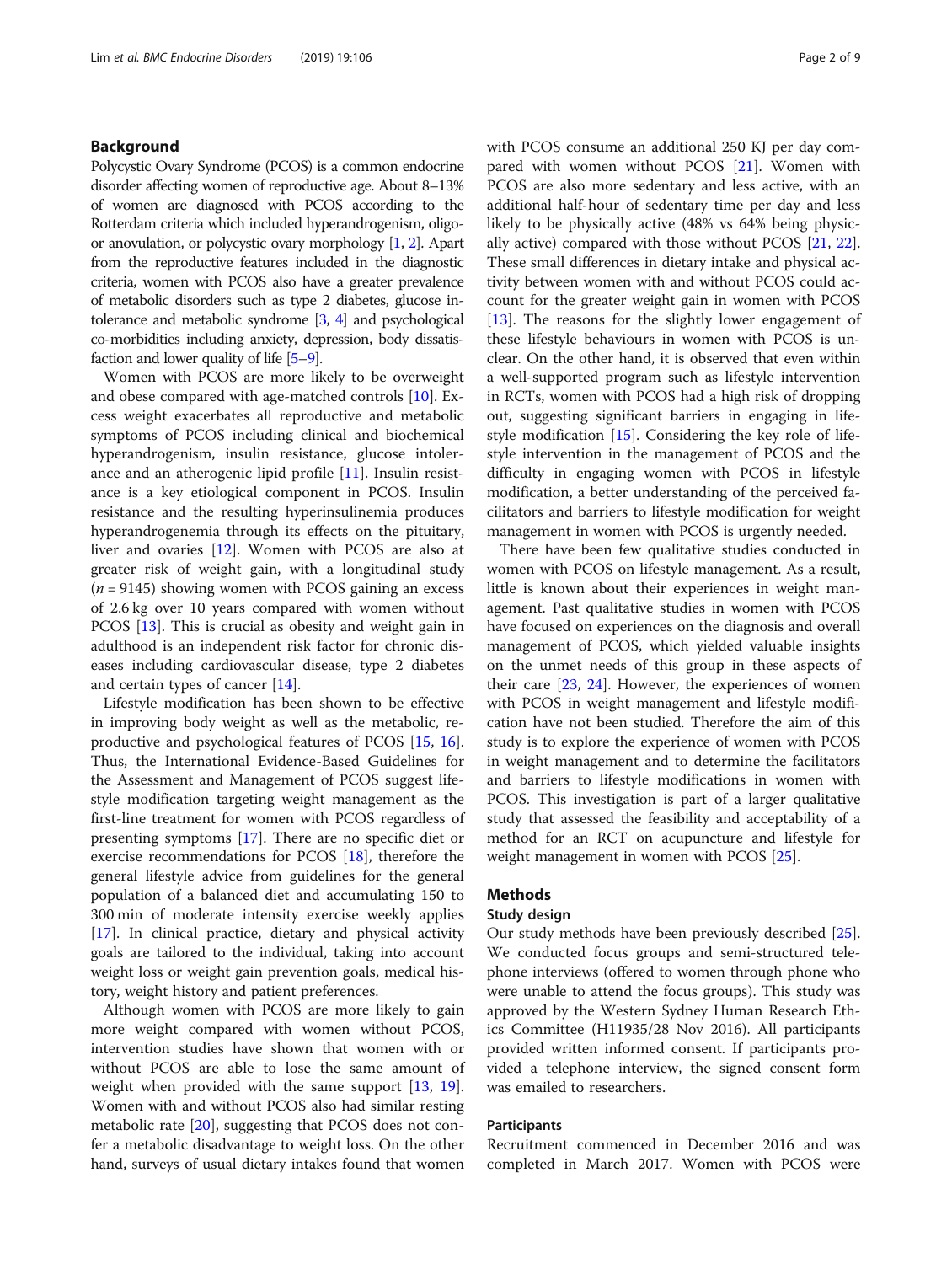recruited through social media (paid and unpaid posts on relevant Facebook pages). Inclusion criteria were: self-reported diagnosis of PCOS according to the 2003 Rotterdam Criteria [[16\]](#page-8-0); (BMI) >  $25 \text{ kg/m}^2$ ; no other endocrine disorders; not pregnant or no pregnancies in preceding 6 weeks and fluent in English, age between 18 and 45 years.

# Data collection and analysis

The focus groups and semi-structured interview questions were developed by CE. Focus groups were moderated by an experienced research officer (BB) while two researchers (CE and LI) observed and took field notes. Semi-structured interviews were conducted by a Health Promotion undergraduate student (LI) experienced in conducting semi-structured interviews. Telephone interviews and focus group discussions were audio-recorded and transcribed verbatim by an independent transcribing service.

Basic demographic data including age, BMI, ethnicity and educational level were collected in a survey. To explore the barriers and facilitators to engaging with these lifestyle management, the interviews and focus groups included questions on past weight loss attempts, knowledge and attitudes towards various different weight interventions, perceived effectiveness and perceived advantages and disadvantages.

Transcripts were circulated to participants for member checking; no clarifications or changes were requested. Thematic analysis of the transcripts was conducted using the method of constant comparison [[26](#page-8-0)]. Three of the investigators (BB, CE and FM) independently coded a subset (20%) of the transcripts. Consensus on codes and subcodes were reached between the investigators through two rounds of discussions. The resulting coding scheme was applied to the rest of the data. The emergent themes were further combined into categories through mind mapping by another investigator (SL). Consensus about the categories was reached through discussion between two investigators (SL and CE). We used Microsoft Excel 2016 Version 15.40 to manage the data.

# Results

Of the 194 enquiries received, 30 women were eligible, and ten participated in the focus groups or semistructured interviews. Reasons for not being eligible included BMI < 25 ( $n = 29$ ), current use of OCP ( $n =$ 37), use of insulin sensitisers ( $n = 34$ ), use of gonadotrophins ( $n = 4$ ), unable to attend ( $n = 10$ ), has diabetes  $(n = 7)$ , did not meet PCOS diagnostic criteria  $(n = 6)$ , has another hormonal condition  $(n = 11)$ , pregnant  $(n = 5)$  within age range  $(n = 3)$ . Nine of the women who were eligible were uncontactable, eight women were unable to attend focus groups or provide interviews due to distance and/or time constraints and three failed to attend the focus groups and were subsequently uncontactable.

Two focus groups were held, attended by two women and five women respectively. A further five women were unable to attend focus groups and contributed telephone interview data. Focus groups lasted 104 and 117 min respectively while the mean duration of telephone interviews was 21 min (range: 17 to 27 min). By the end of data collection, data saturation in terms of reaching the same main themes had been reached.

Nine out of ten women contributed to the demographic data, while one did not return the survey despite repeated reminders to do so. The majority of women were married, worked full-time, were of European ancestry, and had at least a Bachelor degree qualification. Most women were childless; one woman had four children (Table [1](#page-3-0)).

# Themes

Women described a long struggle with their weight, with difficulty in weight management being a key theme. Many spoke of fluctuating weight, typically starting with weight loss from a new intervention followed by a return to baseline, usually at the cessation of the intervention. The weight loss journey was described as a "rollercoaster ride", "a lifetime of yoyo dieting", "always doing the up and down stuff", "just like a yoyo up and down".

"Did Thai boxing for a while and I'd lost some weight, but then since I moved to Australia somehow I gained 15 kilos again."

"They [meal replacement shakes] were [effective] for while you're having them, but as soon as you stop having them, you just put all the weight back on anyway."

Some women gained more weight than what was lost initially, such as Jessica: "Then you'd beef it back on about three times as much".

Women felt that having PCOS affected their ability to lose weight and to keep it off. They expressed a selfdefeating attitude with the belief that PCOS is a barrier to losing weight. One participant felt that because of PCOS, it took her longer to see results. Eventually, she became discouraged with the lack of results for her efforts and stopped trying. Others similarly became discouraged with the lack of rewards and abandoned their efforts: "Why aren't I seeing results, jumping on the scales every day and I do my own head in". Some women also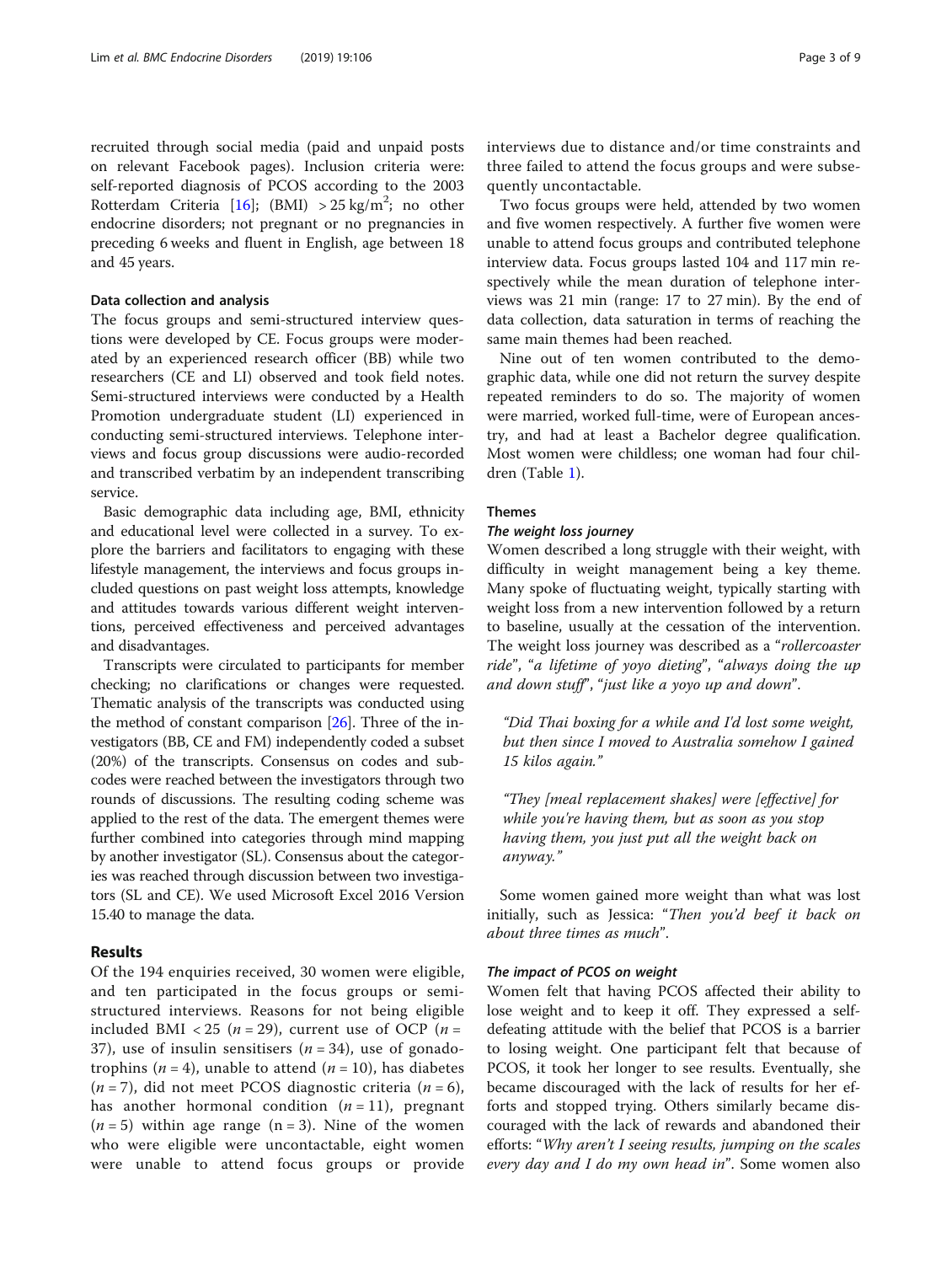<span id="page-3-0"></span>Table 1 Baseline characteristics of participants

|                                     | Mean (SD) or number of participants (%) |
|-------------------------------------|-----------------------------------------|
| Age in years, all participants      | 36.1 (7.24)                             |
| Marital status                      |                                         |
| Married                             | 5 (50%)                                 |
| De facto                            | 2 (20%)                                 |
| Single                              | 2(20%)                                  |
| Missing                             | $1(10\%)^a$                             |
| Employment                          |                                         |
| Employed full time                  | $9(90\%)$                               |
| Missing                             | $1(10\%)^a$                             |
| Ethnicity/race                      |                                         |
| European                            | 5 (50%)                                 |
| Asian                               | 3 (30%)                                 |
| Oceanic                             | $1(10\%)$                               |
| Missing                             | $1(10\%)^a$                             |
| Highest educational achievement     |                                         |
| High school - Year 10               | $1(10\%)$                               |
| Vocational college                  | 2(20%)                                  |
| Bachelor Degree                     | 5 (50%)                                 |
| Postgraduate                        | $1(10\%)$                               |
| Missing                             | $1(10\%)^a$                             |
| Gross weekly income (annual income) |                                         |
| \$600-799 (\$31,200 - 41,599)       | $1(10\%)$                               |
| \$1000-1249 (\$52,000 - 64,999)     | 3 (30%)                                 |
| \$1500-1999 (\$78,000 - 103,999)    | 5 (50%)                                 |
| Missing                             | 1 $(10\%)^a$                            |
| BMI, all participants               | 36.38 (SD 7.8)                          |

# **BMI Body Mass Index**

<sup>a</sup>Nine out of ten women contributed to the demographic data, while one did not return the survey despite repeated reminders to do so

expressed frustration about other people seeming to lose weight more easily: "My husband...he'll just drop weight like nothing else, and I'll just be lagging behind".

"Honestly I think at the back of my mind somewhere I don't know that -because I have this condition it's going to take longer for me to reach that goal".

"There were 30 girls in this group and I felt like I was the only one that felt that I had something - up against - I was up against a wall at the first before I even started the fitness, and these girls were just dropping weight."

Past weight loss experience: "I tried everything" All participants spoke of their ongoing struggle to lose weight, which had been a challenge for most women since they were teenagers or young adults. Women in

the current study attempted a wide range of weight loss interventions. They reported having "tried everything", including diet and exercise, complementary therapies (different types of yoga, Chinese medicine) and medication. A wide range of diet and exercise strategies were reported, including various dietary patterns (CSIRO, eating five meals a day, low glycemic index diets, "just sort of watching what you eat", "the other one where you don't eat carbohydrates past two o'clock in the afternoon", prepackaged meals ("Lite n Easy"), meal replacements, aqua aerobics, Thai boxing, boot camps and commercial weight loss programs such as Jenny Craig and Michelle Bridges. Some strategies involved receiving support and accountability such as joining the gym, seeing a dietitian or nutritionist or having a personal trainer. One woman thought she had "explored every diet known to man" and another said that she thought she "had tried a lot" of different exercise regimes. There were a number of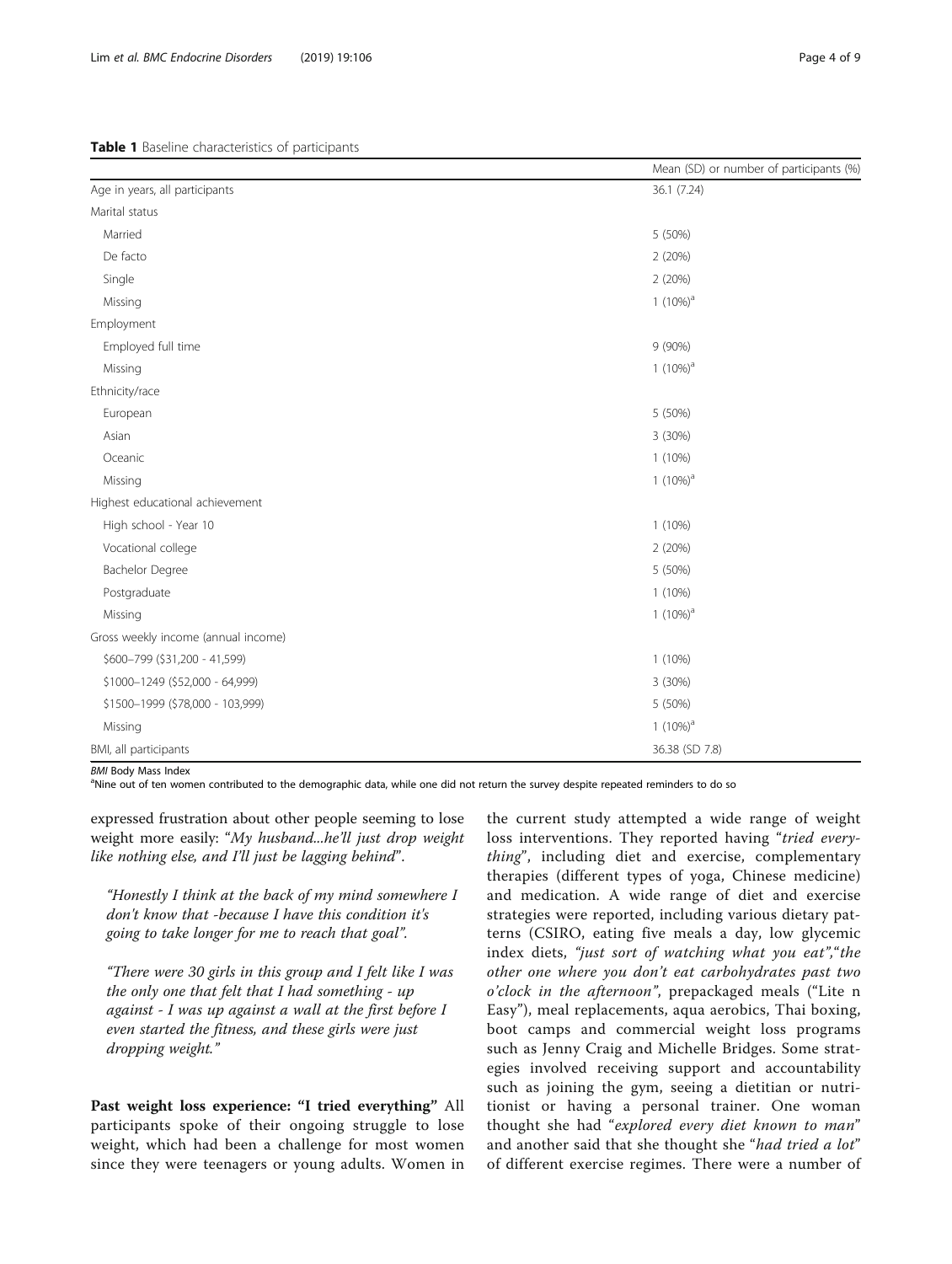interventions that some participants had not tried such as "those weird diet things, vegan thing", and surgery.

"I think I've looked at everything. I don't think there has been anything in the length of time that I haven't researched at some point and gone, hey this might be a solution."

# Facilitators to weight management

Despite these challenges, these women were able to identify what seemed to work for them and what they might need for sustainable weight loss. Several women agreed that accountability was important. "That daily check-in [with her sister who was also trying to lose weight], the weekly check-in with how much weight we've lost. I think that's what's helping". One participant agreed that the "only that that worked" was "seeing a dietitian and just checking in with her every fortnight". Similarly, another agreed that what helped was "having someone motivating you and keeping you on track and keeping you accountable".

"But just going to the gym by yourself is really hard to get yourself motivated and keep on track because you don't have anyone pushing you except for yourself, but if you're not seeing results, you let yourself get down".

There was a consensus that diet and exercise were effective interventions. Women appeared to have some knowledge about effective diet and exercise regimes:

"I definitely feel that the balanced meal is the one that is most effective to me."

"I think out of all of them the biggest weight loss I had was definitely…your breakfast was your bigger meal. Then your lunch was smaller. Then dinner was the shake or just like a normal protein shake with milk. You had steamed vegetables or you had salad. That was probably the most effective. …for a good three to six months. So, I [was] able to do that and that was okay."

"It [personal training] was very effective when I was using it, yeah."

# Barriers to weight management

Participants were quick to articulate the many barriers that prevented sustainable weight loss mostly through lifestyle modification, and there were many more

perceived barriers than there were facilitators. A variety of general personal or motivational factors were seen to be major barriers, such as tiredness, disliking the food choices and the "mundaneness" of a restricted diet. For example, Jessica enjoyed cooking, referring to it as a "de-stressor", and therefore disliked having restrictions on what she could prepare and eat. Feeling discouraged by the lack of results identified earlier as their experiences with weight management were also cited as a barrier to weight loss.

There were also general environmental or systemic barriers such as not having a suitable place to exercise, and this intersected with the feeling of embarrassment about being seen outdoors or in a gym. The latter was related to negative thoughts such as about feeling depressed and unable to motivate self.

"That's certainly the case especially sometimes when you go to the gym the whole atmosphere in the gym is like - I don't know, you see all those skinny models wearing crop-tops and stuff and all that. I don't know, sometimes I just feel, I don't know, negative and then sometimes I want to go and lift weights, but I don't want to go in that section. I dread going to that section. I've never been to that section because - I want to but I won't."

"Often exercise I don't want to do it outside of the house at all. I don't want people to see me even walking down the street. Often, I just want to stay at home. So, I guess it's either embarrassment or depression from being overweight that just - the thought of actually - once I've got myself in the gear I'm fine, but that effort to get into it and really push myself I don't have that"

There were also logistical issues such as the prohibitive cost of personal training, meal delivery services or seeing a dietitian regularly.

"I think for me personally at times there have been some financial constraints as well, to be honest. Going and seeing the personal trainer [I'll go and see] him every week for \$80 an hour or I might go to a dietitian or a nutritionist as well on a regular basis, but it does sometimes cost you a whole lot of money."

Work commitments were a barrier, for example, one woman found that a diet that required her to eat five times a day worked well for her but was not sustainable once she started fulltime work.

Sometimes several factors would conspire to prevent exercise, such as time, environmental factors, and being tired after work: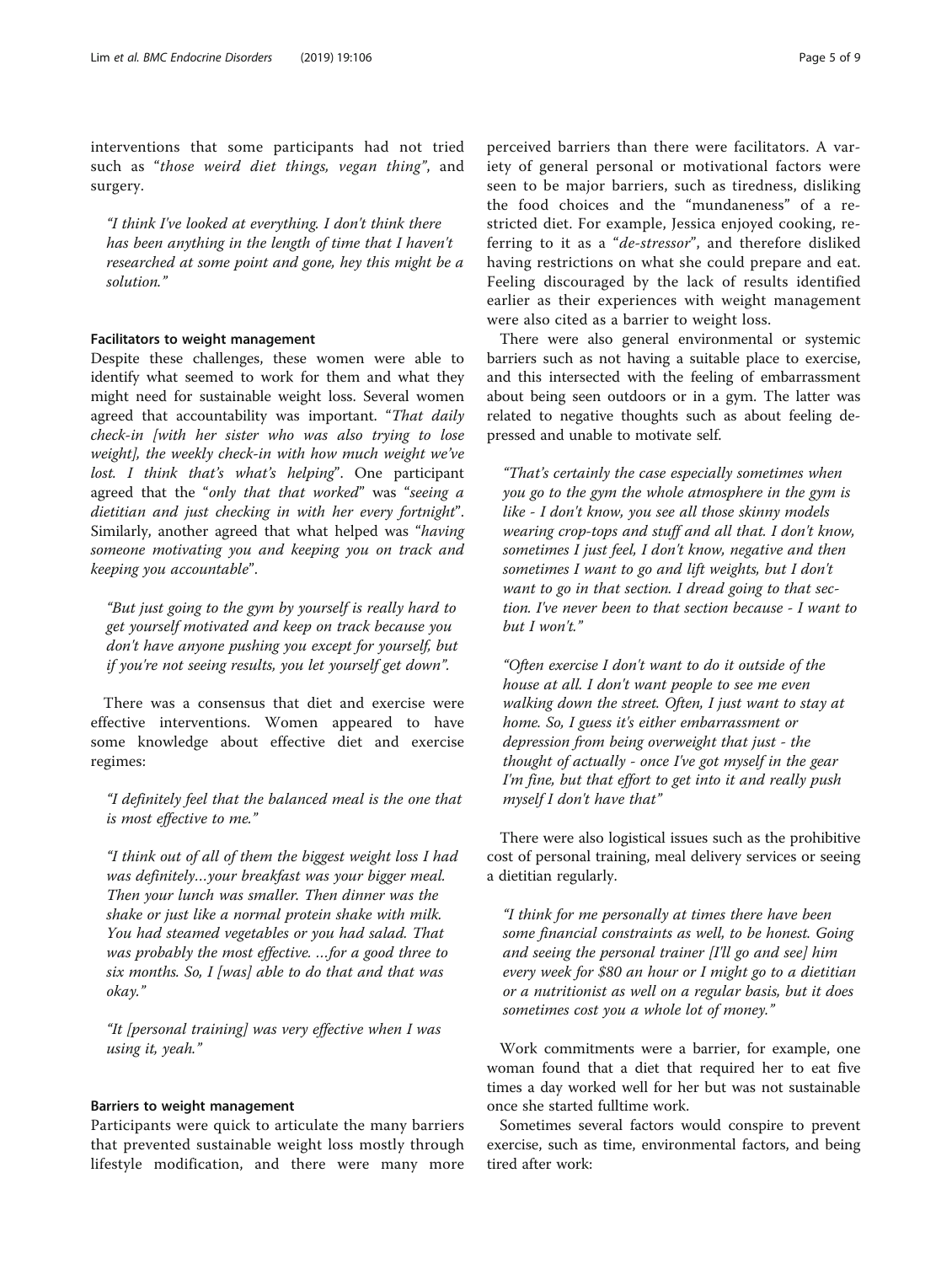"I don't live in the greatest suburb in the world and I certainly don't like walking there late at night and I don't [inaudible] after work purely because I have a very long day and my job's quite brain-draining."

One woman, who had children, felt that specific diets are challenging to maintain in a family environment. She knew that meal replacements and Weight watchers worked for her but said:

"So, it's really hard to just sit down and go I'm just going to make my food and then still have to accommodate for having kids. So that's one of the issues. The shake situation was the same because you sat down to a shake. But how do you sit down to have a shake when you've got four and five-year-olds who are looking at you going, well why are you having that and I'm not having food. Trying to explain that situation."

Partners were also cited as a barrier. One participant's husband tended to reward her with food. Another said that "the house has to change the lifestyle". She struggled with having a husband who did not worry about weight loss and said

"I feel like Monday to Friday when I'm at work I'm pretty good with my food, but on weekends when I'm with him it's just ridiculous."

# **Discussion**

This paper describes the experiences of women with PCOS in managing their weight, and their perceived facilitators and barriers in lifestyle modification for weight loss. We found that women with PCOS were generally experienced in attempting weight loss but had difficulties losing weight and preventing weight regain. Facilitators to lifestyle modification for weight management were reported as structured approaches such as having balanced meals and support by health professionals, peers, friends or family. Barriers to lifestyle changes in women with PCOS included logistical barriers such as time and cost, motivational barriers including tiredness or feeling unrewarded, environmental barriers such as not having access to safe places to exercise, emotional barriers such as having depressive and defeating thoughts, and relational barriers such as having unsupportive partner or prioritising children's meal preferences. While many of these are also experienced by women without PCOS, some barriers such as tiredness and emotional barriers may be exacerbated by the presence of PCOS.

# Impact of PCOS on weight

Women with PCOS believed PCOS deters weight loss and predisposes them to regain weight following weight loss. As a result, weight cycling was a common experience in women with PCOS in the current study. Difficulty losing weight, weight cycling and unexplained weight gain were also reported by other women with PCOS in previous studies [[8](#page-7-0), [27](#page-8-0)–[29\]](#page-8-0). This was further supported by a longitudinal study which also found women with PCOS having greater weight gain than age-matched women without PCOS [[13\]](#page-7-0). The physiological basis supporting greater weight gain in PCOS is unclear. This may be related to the greater energy intake and lower physical activity in women with PCOS [\[21\]](#page-8-0). The slightly higher dietary intake may be due to dysfunction in appetite regulation as women with PCOS had impaired levels of appetite hormones such as cholecystokinin and ghrelin [\[30,](#page-8-0) [31](#page-8-0)]. Apart from these behavioural factors with possible upstream causes, women with PCOS do not appear to have a metabolic basis for being more resistant to weight loss [[20](#page-8-0)]. Weight regain following weight loss can have a detrimental effect on the mental well-being of women with PCOS including feelings of guilt, low self-esteem and poor selfimage [[8,](#page-7-0) [28,](#page-8-0) [29\]](#page-8-0). These can further erode the motivation to maintain efforts to manage weight, preventing recovery from the relapse.

# Past weight loss attempts

We also found that women with PCOS have a broad range of experience in weight management, including diet and exercise, medication and alternative therapies. This is consistent with a previous study which found that women with PCOS engaged in a wide range of weight management practices and were more likely to attempt most of the practices compared with women without PCOS [\[32](#page-8-0)]. However, most of these attempts appeared to be self-initiated with very little or no support by health professionals [[33,](#page-8-0) [34\]](#page-8-0). The involvement of a dietitian is unlikely according to the low referral rate of PCOS patient to dietitians, resulting in women with PCOS seeking alternative sources of advice and support for lifestyle modification [\[34,](#page-8-0) [35](#page-8-0)]. It is known that certain behaviour change techniques are essential for successful lifestyle modification [[36\]](#page-8-0). These techniques are unlikely to be consistently applied without constant monitoring and feedback. This may explain the lack of success and frustration observed in the self-initiated, unsupported weight loss attempts in women with PCOS.

# Facilitators and barriers to lifestyle modifications

The facilitators to lifestyle modifications reported by women with PCOS in the current study are similar to that reported by women without PCOS in previous studies [[37](#page-8-0), [38](#page-8-0)]. In the current study, women with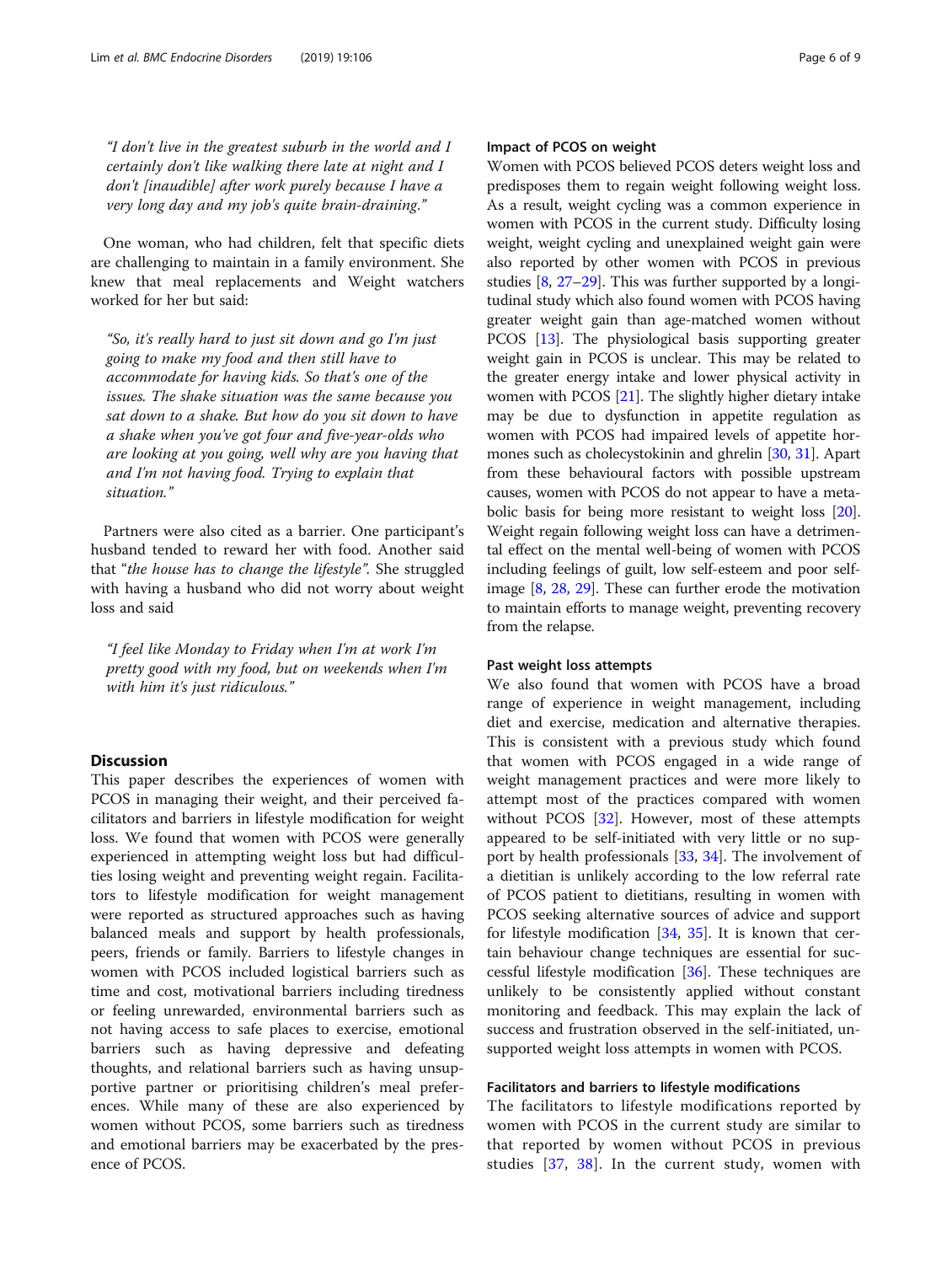PCOS reported that structured approaches such as having a balanced meal or a bigger breakfast were helpful in their weight loss attempts. The previous study in young women without PCOS similarly found that structured dietary advice (e.g. structured meal plan with specified portion sizes) were more effective in weight loss when compared to qualitative advice (e.g. "reduce fat intake")  $[37]$  $[37]$  $[37]$ . In addition to specific dietary strategies, women in the current study identified that accountability and peer support as a facilitator. These were also reported by young women without PCOS in previous studies [[38,](#page-8-0) [39\]](#page-8-0). However, women without PCOS have also previously reported perceiving the lifestyle changes as enjoyable and fun, indicating intrinsic motivation for their efforts [[39](#page-8-0)]. This was not reported by the women in the current study, in whom lifestyle modifications were only perceived as a means of weight loss, which represents an extrinsic motivation in the form of an external reward. Intrinsic motivation such as the enjoyment of the activity has been associated with long term weight loss maintenance  $[40]$  $[40]$  $[40]$ , and the lack of this facilitating factor in women with PCOS may explain their lack of long term success with any strategy for weight management.

Women in the current study reported a range of barriers to lifestyle modification. Most of these barriers were also reported by young women without PCOS, with the key barriers being work commitments, time, cost and difficulty with children [[22,](#page-8-0) [29,](#page-8-0) [41](#page-8-0)–[43](#page-8-0)]. Personal barriers such as disliking the taste of certain foods were also similar across women with and without PCOS in current and previous studies [\[41](#page-8-0), [44\]](#page-8-0). Environmental barriers such as not having access to opportunities for physical activity were reported as one of the barriers in women of the current study and in young women without PCOS in other studies [\[39](#page-8-0), [41](#page-8-0)]. Having an unsupportive partner, as cited by women in the current study, was similarly identified as a barrier by women without PCOS [[41,](#page-8-0) [44](#page-8-0), [45\]](#page-8-0). Considering the similarities in barriers between young women with and without PCOS, these barriers to lifestyle modifications in women with PCOS may be related to their life-stage more so than PCOS itself.

Certain barriers to lifestyle changes were unique to women with PCOS. Women with PCOS in the current study reported tiredness as a barrier to lifestyle medication. Feelings of tiredness and fatigue have been previously described as one of the experiences of living with PCOS [\[8](#page-7-0), [22,](#page-8-0) [29\]](#page-8-0). It is unclear if this was relating to the mental-burden of dealing with PCOS symptoms, as women with PCOS have previously reported intense pre-occupation with certain symptoms such as hirsutism or menstrual irregularity that led to an inability to plan and problem-solve  $[8]$  $[8]$ . Women in the current study also felt embarrassed to exercise at the gym or outdoors.

Although overweight or obese women without PCOS have also cited feeling embarrassed as a barrier to exercise [\[45\]](#page-8-0), evidence suggests that women with PCOS have greater body dissatisfaction than women without PCOS [[6\]](#page-7-0). These feelings of inadequacy were confirmed by previous studies in women with PCOS which reported feelings of low self-confidence, self-worth and self-esteem; feelings of being inferior and abnormal compared with peers and feelings of hopelessness [\[6](#page-7-0), [8,](#page-7-0) [9](#page-7-0), [28](#page-8-0), [29\]](#page-8-0). Adding to these negative self-assessments are the prevalent depressive or negative thoughts, which were cited as a barrier to maintain lifestyle efforts in the current study. This is consistent with previous studies reporting higher depression scores in women with PCOS [[6,](#page-7-0) [9](#page-7-0)]. This overall negative outlook is also consistent with the lower perceived quality of life experienced by women with PCOS [[5,](#page-7-0) [7](#page-7-0), [8](#page-7-0)]. As self-efficacy is an important predictor of lifestyle behaviour particularly in women with higher BMI [\[46,](#page-8-0) [47\]](#page-8-0), the low sense of agency over health in women with PCOS could be detrimental to the long term maintenance of lifestyle behaviours.

The main strength of this study is the description of facilitators and barriers to lifestyle modification for weight management in women with PCOS. To our knowledge, this is the first study exploring this in an indepth manner, with the only other qualitative study in lifestyle barriers and facilitators exploring the experience of women with PCOS on a commercial very-low-calorie diet [\[29](#page-8-0)]. This study was conducted and reported according to the Consolidated criteria for reporting qualitative studies (COREQ) guidelines [[48\]](#page-8-0) which ensures sound and logical conduct of the research process that contributes to dependability. Data source triangulation and independent coding by several reviewers enhances credibility of the findings. Participants characteristics were provided to assist readers to decide on transferability of the findings to other populations and direct quotes are provided to illustrate the themes. Interviewers' and focus group facilitator's characteristic were described to address reflexivity.

The current study has several limitations. First, the sample size is small, including one focus group which contained two participants. However thematic saturation was achieved in the overall sample and the themes were agreed upon by two reviewers, providing support for internal consistency. Additionally, the use of data source triangulation (focus group and interview data) allowed us to gain broader perspectives on the topic and enhances the credibility of the study.

Second, the interviews were conducted in English without the presence of interpreters, which limited our ability to capture the experiences of those who do not speak English. The findings of this paper should be considered with these limitations in mind.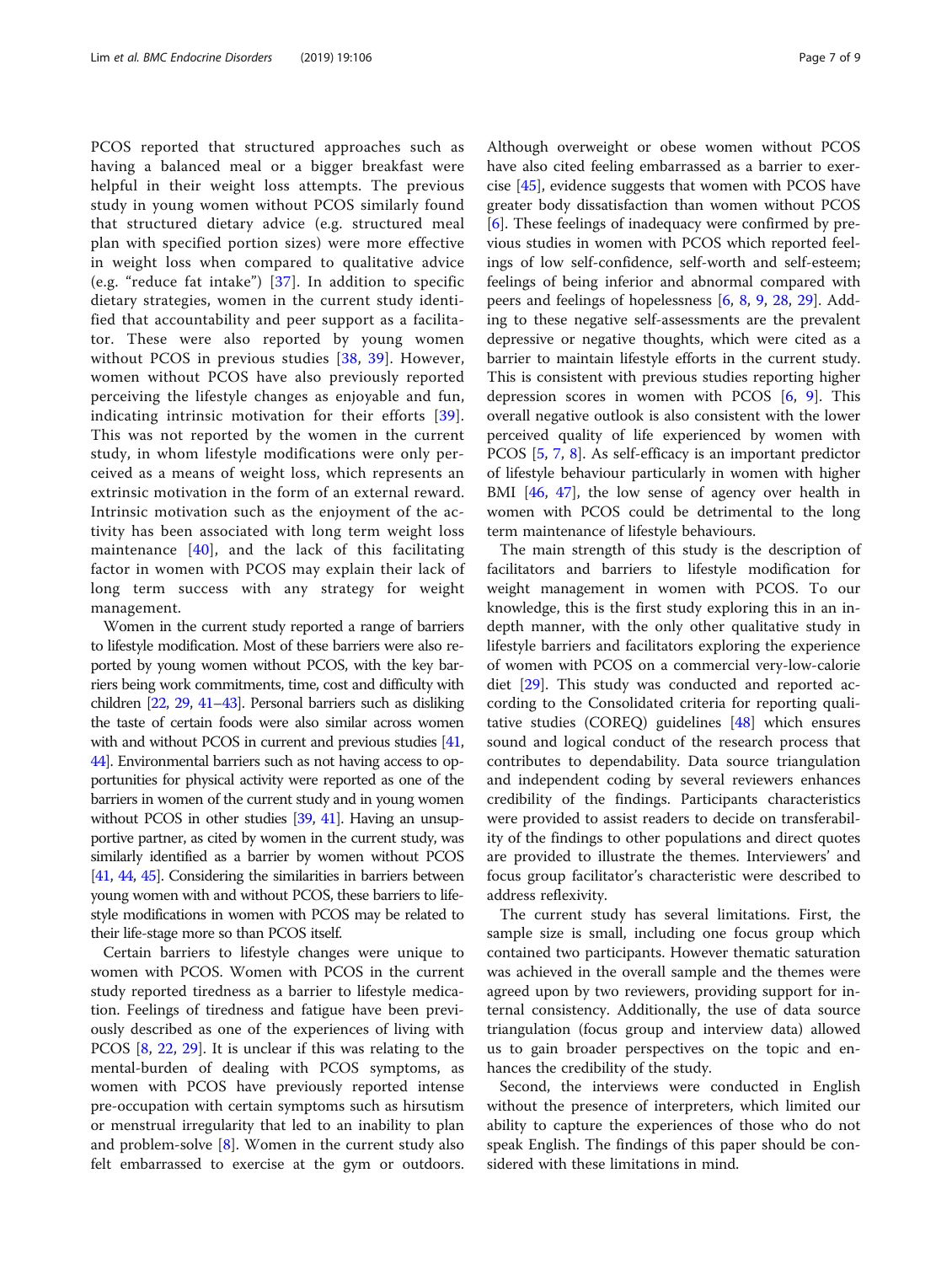# <span id="page-7-0"></span>Conclusion

Women with PCOS attempt a wide range of weight management practices but found achieving and maintaining weight loss challenging. This may be related to the lack of professional support in their attempts. Women with PCOS face a number of personal, environmental and social facilitators and barriers to lifestyle modification for weight loss, which may be related to their life stage. Women with PCOS face additional barriers in having a low sense of self-confidence and high prevalence of negative thoughts which may impair their ability to maintain efforts in lifestyle modification over the long term. Future research should further explore the impact of the emotional and mental burden of PCOS on the management of weight and other aspects of PCOS. Further research is needed to develop a lifestyle intervention that also addresses the psychosocial aspect of PCOS.

# Abbreviations

BMI: Body mass index; PCOS: Polycystic ovary syndrome

# Acknowledgements

We gratefully acknowledge the assistance of the following: Jean Hailes for Women's Health, Polycystic Ovary Association Australia; Brandi Baylock for facilitating the focus groups and conducting the initial coding; Louise Irving for conducting the telephone interviews.

# Authors' contributions

CE, MC, CS, FM, and LM contributed to design of the study and application for funding. SL conducted the coding of the data for the purposes of this study, and wrote the first draft of the manuscript. All authors contributed to interpretation of findings, revised the manuscript critically for important intellectual content, and have read and approved of the manuscript.

# Authors' information

SL is an accredited practising dietician. CE is a medical doctor and acupuncturist.

# Funding

This study was funded by a Project Grant from the NHMRC Centre for Research Excellence in Polycystic Ovary Syndrome. The funding body had no input into the design of the study and collection, analysis, and interpretation of data nor in writing the manuscript.

SL was funded by a National Health and Medical Research Early Career Fellowship.

CE is supported by an endowment from the Jacka Foundation of Natural Therapies.

LM is supported by a National Heart Foundation Future Leader Fellowship.

# Availability of data and materials

The datasets used and/or analysed during the current study are available from the corresponding author on reasonable request.

### Ethics approval and consent to participate

Ethics approval was granted from Western Sydney University Human Research Ethics Committee (H11935/28 Nov 2016) and all participants provided written informed consent.

# Consent for publication

Not applicable.

# Competing interests

CE declares that she is a practising acupuncturist and the Director of an integrative health centre which provides acupuncture clinical services to the general public.

CE and CS declare that as a medical research institute, NICM Health Research Institute receives research grants and donations from foundations, universities, government agencies and industry. Sponsors and donors provide untied and tied funding for work to advance the vision and mission of the Institute.

The other authors have declared no competing interests.

# Author details

<sup>1</sup> Monash Centre for Health Research and Implementation, Monash University, Clayton, Vic, Australia. <sup>2</sup>NICM Health Research Institute, Western Sydney University, Locked Bag 1797, Penrith, NSW 2751, Australia. <sup>3</sup>School of Women's and Children's Health UNSW, Royal Hospital for Women, Barker St, Randwick, NSW 2013, Australia. <sup>4</sup>School of Science and Health and the Translational Health Research Institute, Western Sydney University, Locked Bag 1797, Penrith, NSW 2751, Australia.

# Received: 12 June 2019 Accepted: 23 September 2019 Published online: 23 October 2019

# References

- Bozdag G, Mumusoglu S, Zengin D, Karabulut E, Yildiz BO. The prevalence and phenotypic features of polycystic ovary syndrome: a systematic review and meta-analysis. Hum Reprod. 2016;31(12):2841–55.
- 2. Broekmans FJ, Knauff EAH, Valkenburg O, Laven JS, Eijkemans MJ, Fauser BCJM. PCOS according to the Rotterdam consensus criteria: change in prevalence among WHO-II anovulation and association with metabolic factors. Bjog. 2006;113(10):1210–7.
- 3. Moran LJ, Misso ML, Wild RA, Norman RJ. Impaired glucose tolerance, type 2 diabetes and metabolic syndrome in polycystic ovary syndrome: a systematic review and meta-analysis. Hum Reprod Update. 2010;16(4):347–63.
- 4. Kakoly NS, Khomami MB, Joham AE, Cooray SD, Misso ML, Norman RJ, Harrison CL, Ranasinha S, Teede HJ, Moran LJ. Ethnicity, obesity and the prevalence of impaired glucose tolerance and type 2 diabetes in PCOS: a systematic review and meta-regression. Hum Reprod Update. 2018;24(4):455–67.
- 5. Elsenbruch S, Hahn S, Kowalsky D, Offner AH, Schedlowski M, Mann K, Janssen OE. Quality of life, psychosocial well-being, and sexual satisfaction in women with polycystic ovary syndrome. J Clin Endocrinol Metab. 2003; 88(12):5801–7.
- Himelein MJ, Thatcher SS. Depression and body image among women with polycystic ovary syndrome. J Health Psychol. 2006;11(4):613–25.
- 7. Kaczmarek C, Haller DM, Yaron M. Health-related quality of life in adolescents and young adults with polycystic ovary syndrome: a systematic review. J Pediatr Adolesc Gynecol. 2016;29(6):551–7.
- 8. Nasiri Amiri F, Ramezani Tehrani F, Simbar M, Montazeri A, Mohammadpour Thamtan RA. The experience of women affected by polycystic ovary syndrome: a qualitative study from Iran. Int J Endocrinol Metab. 2014;12(2):e13612.
- 9. Pastore LM, Patrie JT, Morris WL, Dalal P, Bray MJ. Depression symptoms and body dissatisfaction association among polycystic ovary syndrome women. J Psychosom Res. 2011;71(4):270–6.
- 10. Lim SS, Davies MJ, Norman RJ, Moran LJ. Overweight, obesity and central obesity in women with polycystic ovary syndrome: a systematic review and meta-analysis. Hum Reprod Update. 2012;18(6):618–37.
- 11. Lim SS, Norman RJ, Davies MJ, Moran LJ. The effect of obesity on polycystic ovary syndrome: a systematic review and meta-analysis. Obes Rev. 2013; 14(2):95–109.
- 12. Barbieri RL, Makris A, Randall RW, Daniels G, Kistner RW, Ryan KJ. Insulin stimulates androgen accumulation in incubations of ovarian stroma obtained from women with hyperandrogenism. J Clin Endocrinol Metab. 1986;62(5):904–10.
- 13. Teede HJ, Joham AE, Paul E, Moran LJ, Loxton D, Jolley D, Lombard C. Longitudinal weight gain in women identified with polycystic ovary syndrome: results of an observational study in young women. Obes. 2013; 21(8):1526–32.
- 14. Zheng Y, Manson JE, Yuan C, Liang MH, Grodstein F, Stampfer MJ, Willett WC, Hu FB. Associations of weight gain from early to middle adulthood with major health outcomes later in life. JAMA. 2017;318(3):255–69.
- 15. Domecq JP, Prutsky G, Mullan RJ, Hazem A, Sundaresh V, Elamin MB, Phung OJ, Wang A, Hoeger K, Pasquali R, et al. Lifestyle modification programs in polycystic ovary syndrome: systematic review and meta-analysis. J Clin Endocrinol Metab. 2013;98(12):4655–63.